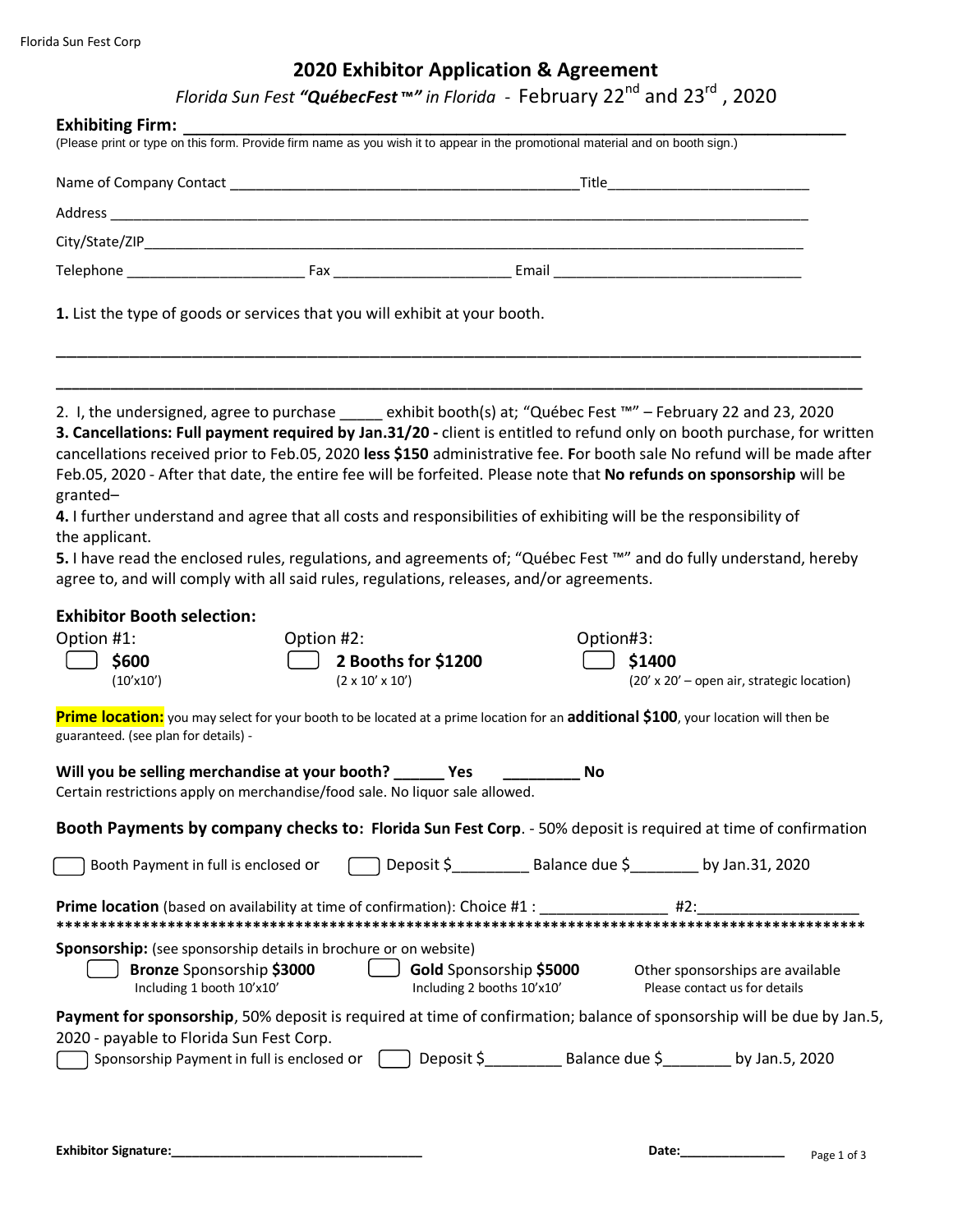# **2020 Exhibitor Application & Agreement**

# *Florida Sun Fest "QuébecFest* **™***" in Florida -* February 22nd and 23rd , 2020

#### **Rules and Regulations:**

a. Neither Florida Sun Fest Corp nor the venue owner/management will be held responsible for any injury, loss, or damage that may occur to the exhibitor, the exhibitor's employees/contractors, or property, or to any other person prior to, during, or subsequent to the period covered by the exhibit contract. Each exhibitor releases Florida Sun Fest Corp and the event owner/management from such liabilities and agrees to indemnify and hold harmless, Florida Sun Fest Corp and the venue (The Big Easy Casino), the owner/management against any and all claims for such injury, loss, or damage. The exhibitor assumes the entire responsibility and liability for losses, damages, and claims. Exhibitor assumes responsibility and agrees to indemnify and defend Florida Sun Fest Corp and the venue (The Big Easy Casino), the owner/management and its respective owners, board members, employees, and agents against any claims and expenses arising from the use of the exhibition areas.

b. Exhibitor shall be fully responsible to pay for any and all damages that result from any act or omission of Exhibitor to property owned by the venue owner/management, its owners, or managers. Exhibitor's liability shall include all losses, costs, damages, or expenses arising from, out of, or by reason of any accident, or bodily injury or other occurrences to any person or persons, including the Exhibitor, its agents, employees, and business invitee's that arise from or out of the Exhibitor's occupancy and use of the exhibition premises, the venue owner/management, or any part thereof.

c. Exhibitor understands that neither Florida Sun Fest Corp nor the venue owner/management maintains insurance covering the Exhibitor's property, and it is the sole responsibility of the Exhibitor to obtain such insurance. Exhibitors are encouraged to carry their own insurance, through their own sources, at their own expense.

d. Materials and installations are subject to all federal, state, and local fire and building codes that may apply to places of public assembly. All materials in the Event Center must be flame-proofed to meet Fire Department regulations as stated in the local Fire Prevention Code. e. Each exhibitor is responsible for the safeguarding of its goods, materials, equipment, and display at all times.

f. **An exhibitor may not share any part of a booth with another exhibitor or may not resell all or part of a booth.**

g. Each exhibitor must provide attendant(s) to man the exhibit space. We ask the exhibitor to name a representative who will be responsible for the installation, operation, and dismantling of the exhibit. Please introduce yourself to the event coordinator and wear your name tag. Please notify the Florida Sun Fest Corp business office of any replacement of representatives for your exhibit space.

h. Noisy equipment, amplified speech or music, distracting bright lights, visual slides, music or voices that may annoy other exhibitors or registrants, and utilizing space outside a booth or in the aisles are banned. Appropriate action will be taken for those not complying with this rule. i. Each exhibitor is obliged to keep a clean and orderly booth. All aisles must be kept clear of exhibits.

j. Any exhibiting firm that discards its display(s) or any type of "bulk" material not considered normal refuse accumulated during the Event must make arrangements for removal at its own expense. If the venue owner/management is to remove this material, each exhibitor will be charged directly by the venue management.

k. Soliciting in the exhibit hall by representatives of firms that have not purchased a booth is prohibited. Florida Sun Fest Corp reserves the right to eject from the exhibit area any unauthorized persons soliciting orders, distributing advertisements, or showing their products. The offenders waive any right and/or claims for damages against Florida Sun Fest Corp arising from the enforcement of this rule.

l. Florida Sun Fest Corp reserves the right to accept or reject applications for booth space at the 2020 Event without recourse from the applicant. m. Florida Sun Fest Corp has the right to restrict, eject, or reassign any exhibitor or its representative(s) as may be required in the best interest of other exhibitors or Florida Sun Fest Corp, prior to and during the 2020 Event, without recourse from the restricted exhibitors.

n. Disorderly conduct such as fighting or drunkenness will not be tolerated.

o. Exhibitors **cannot** smoke inside any building on the market venue.

p. Pets are discouraged. Dogs must be kept in a kennel underneath tables at all times. No barking, whining or loose dogs!!!

q. Please bring covers for your merchandise for after-hours. Nightly security is provided. PROMOTER IS NOT RESPONSIBLE OR LIABLE FOR THE LOSS OF OR DAMAGE TO EXHIBITOR'S PROPERTY FROM THEFT, MYSTERIOUS DISAPPEARANCES, OR DAMAGES BY FIRE, WATER, ACCIDENT, OR ANY OTHER CAUSE.

r. If Exhibitor intends to sell merchandise, Exhibitor must duly report all sales made during the show in accordance with the appropriate sales tax regulations, and abide by all pertinent city, country, state, and federal laws, ordinances, fire and safety codes; and all pertinent regulations of the Exhibit Hall. Table covers must be flame retardant as required by the Fire Marshall.

s. If Exhibitor is selling merchandise during the show, Exhibitors must have a City permit to do so (application for permit may be done and paid for by exhibitor directly with City of Hallandale).

t. Exhibitors who request electricity should bring a twenty-five (25) foot extension cord and will be charged additional fees for generator.

u.. Exhibitor must notify the Promoter if he/she will be arriving after 10:00am during the show.

v. Promoter is entitles to re-sell spaces not claimed by 10:30am on Saturday and payments received will be forfeited.

w. Exhibitor must keep exhibit open during all show hours. There will be no early packing during the show hours.

x. Florida Sun Fest Corp may amend these terms and conditions and documents included herein by reference, and each exhibitor shall be bound thereby. In the event of any amendments or additions to these regulations, written notices will be given by Florida Sun Fest Corp to such exhibitors as may be affected by them. In addition, Florida Sun Fest Corp may post or publish notice of such amendments as it may think appropriate or find practical. Florida Sun Fest Corp may also amend the exhibit schedule without notice.

y. All matters and questions not covered by the regulations set forth will be decided by the Event chair. Additionally, the decisions of the Event chair must be accepted as final if there are disagreements between exhibitors.

z. The event organizer has the right to postpone or change dates of the event. If the event is cancelled by organizer for unforeseen reasons, the clients are entitled to a full refund.